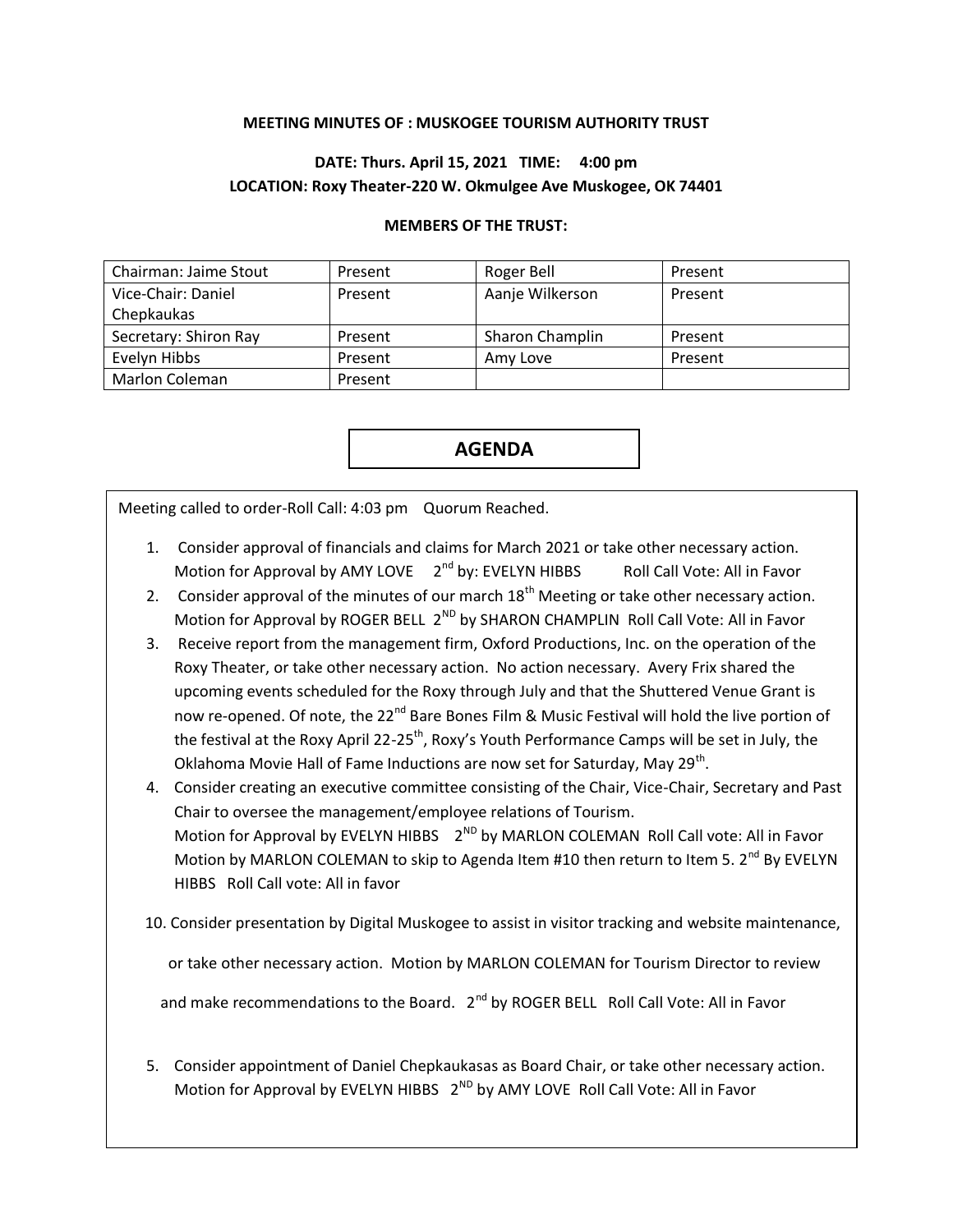## **PG. 2 MINUTES OF THE MUSKOGEE TOURISM AUTHORITY TRUST MEETING THURS. APRIL 15, 2021**

6. Consider appointment of Evelyn Hibbs as Board Vice-Chair, or take other necessary action.

Motion for Approval by AANJE WILKERSON  $2^{nd}$  by SHIRON RAY Roll Call Vote: All in Favor

7. Discuss and take action to approve Amended Resolution No. 2 Creating the Tourism Advisory Committee; establishing membership; Duties and Authority for the purpose of expanding the membership of the committee to seven (7) members, as well as, appointing filling said appointments. Appointment recommendations were for Traci McGee and Janet Thornton to be At-Large Members for a one year term to expire June 2022.

8. Consider approval of Resolution No. 4 to adopt the Joinder Agreement and Master Defined Contribution Plan Document establishing the Employee Retirement System, Defined Contribution Plan for the Muskogee Tourism Authority, Resolution No. 5 to adopt the Trust Indenture, and designate an authorized agent for the Plan, or take other necessary action. Motion by DAN CHEPKAUKAS for approval 2<sup>nd</sup> by AMY LOVE Roll Call Vote: All in Favor.

9. Consider the approval to hire legal counsel for the Muskogee Tourism Authority Trust, or take other necessary action. Motion by MARLON COLEMAN for approval, 2<sup>nd</sup> by DAN CHEPKAUKAS, Roll call vote: All in favor. Recommendation was to put out an RFP for proposals.

11. Consider approval of an agreement with AP Intego and TRAVELERS for a pay as you go workers compensation insurance policy for the Muskogee Tourism Authority's employee, as required by State law, or take other necessary action. Motion by AANJE WILKERSON, 2<sup>nd</sup> by AMY LOVE Roll Call Vote: All in Favor.

12. Consider approval of a Payroll subscription with Quickbooks Online for the Muskogee Tourism Authority, for a term of six months with auto-renewal until cancelled, or take other necessary action. Motion by SHARON CHAMPLIN 2<sup>nd</sup> by EVELYN HIBBS Roll Call Vote: All in favor.

13. Repeat of #12-Eliminated.

14. Consider authorizing Roxy Theater Manager to file and submit payment of Payroll Taxes from the Muskogee Tourism Authority to the Oklahoma Employment Security Commissions, Oklahoma Tax Commission, the IRS, and any other necessary action. Motion by AANJE WILKERSON, 2<sup>nd</sup> by SHIRON RAY Roll Call Vote: All in Favor.

15. Consider approval of the recommendation by the Tourism Advisory Committee regarding the grant request for the 918 Roots, LLC. Motion to table to a special call meeting on April 28<sup>th</sup> by DAN CHEPKAUKAS,  $2^{ND}$  by ROGER BELL, Roll Call Vote: All in favor.